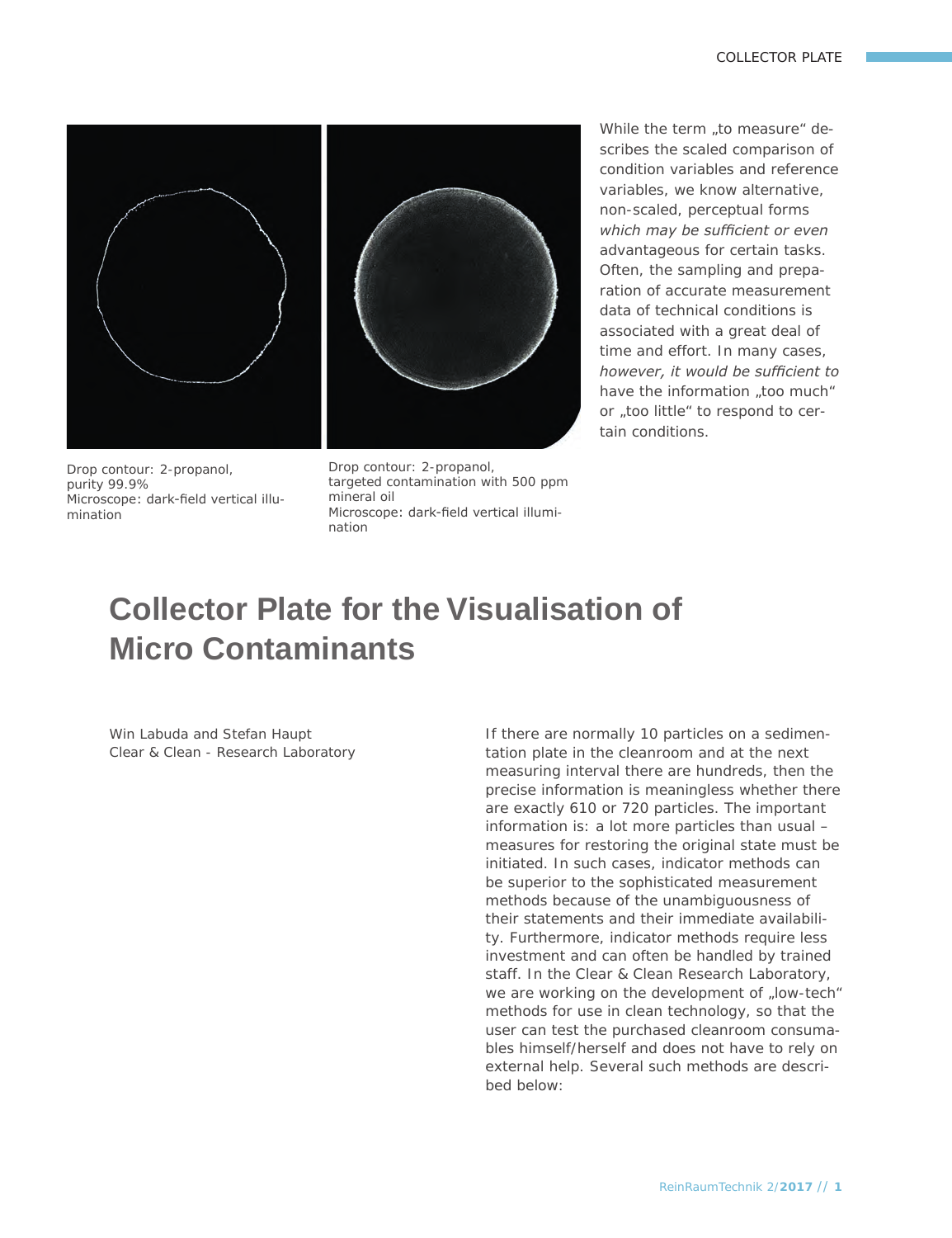## **Purity conditions**

Technologists in the high-tech industries are often dependent on detecting and correcting impurity conditions in the micro meter range. Impurities of this kind are not recognisable with the naked eye. Electronic devices are available for this purpose. These transfer "impurity" into numerical data. Their physical units are, for example, particles per unit volume or per unit area. Today it is relatively easy to measure how many particles are in a liquid or on a surface. In research or for material tests such purity data are needed for comparative purposes, for example to ensure that specified limits are strictly adhered to in a production process. However, such equipment with high measuring accuracy is not available everywhere. Moreover, it costs several thousand euros and weighs between 1 and 20 kg.

The first task was to develop a method for the rapid evaluation of solvent purity. We needed high-purity solvents to produce clean surfaces. Only through reference surfaces did it become possible to comparatively assess contamination. Technical surface cleanliness can be achieved in many cases through the use of high-purity solvents – for example, by means of cleaning rinsing processes or by wiping cleaning procedures with a solvent.

## **Development of an indicator system**

For the development of an indicator system for the chemical purity of solvents we came across research by Bernhardt Klumpp from 1993, who in his dissertation [1] had described an interesting system for the detection of particles on surfaces by means of directed oblique light. Later we came across a work by Robert Deegan [2], in which Deegan described and analysed the so-called coffee stain ring effect:

When the drop of a liquid containing particles reaches the smooth surface of a solid and evaporates there, the particles dispersed over the entire drop become concentrated in its



**Fig. 2** The C & C collector plate, shape, size, texture (2 versions)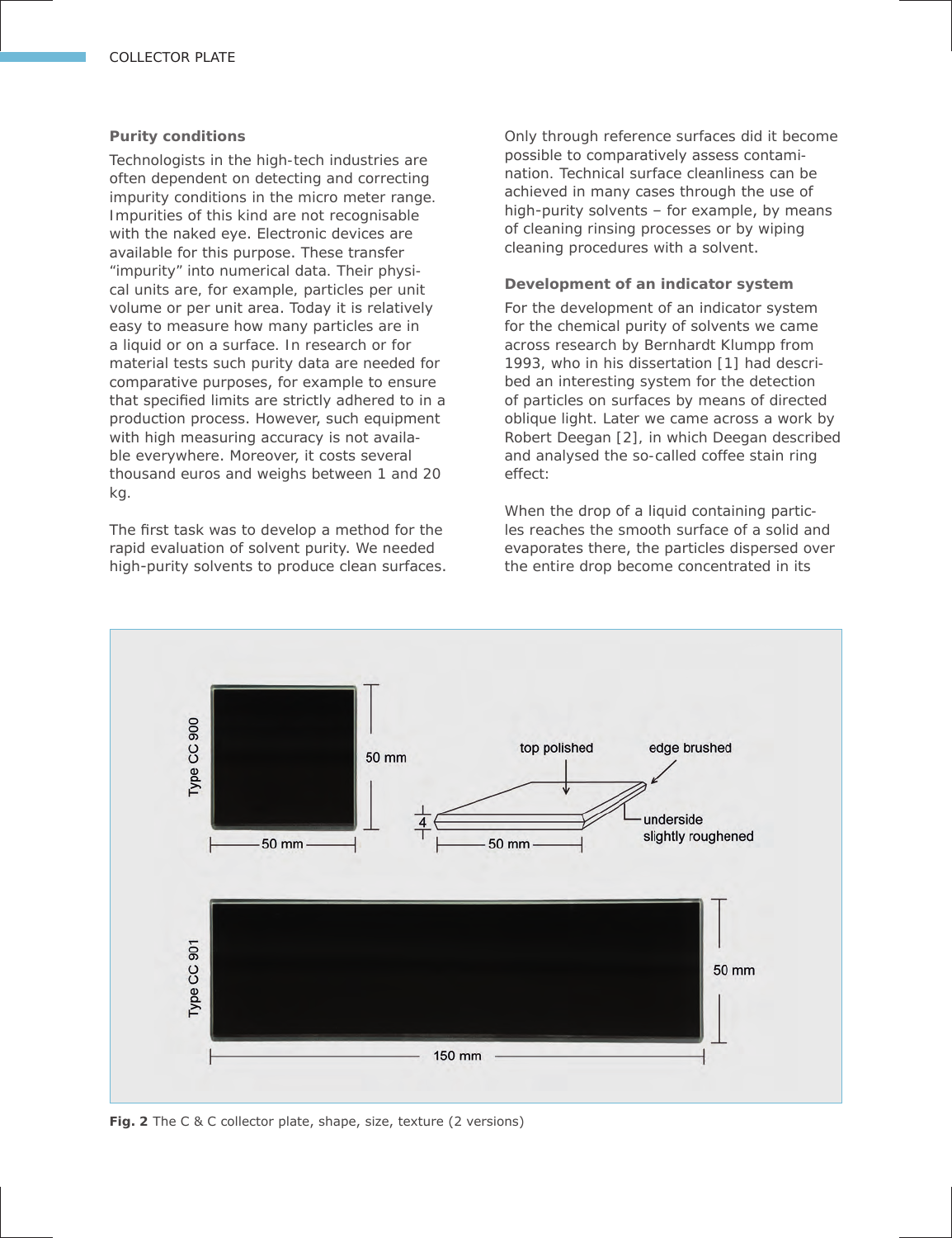perimeter. They form a clearly visible zone of increased particle density. The drop edge is pinned to the substrate surface by the known adhesive forces. The challenge was to combine Klumpp's detection and image processing system with the Mie scattering as the basis and the coffee ring stain effect. We suspected that in combining the systems, not only solid particles could be imaged, but above all also non-volatile residues of liquid phases. These are obtained, for example, from the distillation of solvents such as acetone, 2-propanol, n-hexane or benzine. We hypothesised that they could be visualised microscopically in the compaction zone as ring-shaped drop-edge structures if we placed them on a black-coloured substrate and illuminated them with directed oblique light. The experiment confirmed our hypothesis. In order to increase the image contrast, we first coated the black-coloured glass substrate with an iridium layer so that we could reduce the reflection of the glass surface to below 3%, thus achieving a significant increase in the contrast of the image. The disadvantage of these plates is that they are very scratch-sensitive. We searched and found glass that was more scratch resistant, but provided a slightly lower contrast, which We now use.

Our task consisted mainly of four specific objectives:

- 1- the microscopic visualisation of non-volatile residues in basically pure liquids such as solvents
- 2- the microscopic visualisation of imprints of such materials on the surface of which transferrable films or particles or other contaminants are found
- 3- the imaging of streaks as they occur in the inadequate execution of wiping cleaning procedures
- 4- the microscopic visualisation of solid particles in the dark-field contrast or in the directed oblique light on black-coloured glass plates

In addition, we wanted to prove experimentally that by the controlled dipping of textile materials in high-purity solvents, a statement



**Fig. 3** Microscope Zeiss Axio Zoom.V16-dark-fieldcontrast



**Fig. 4** Application of liquid by pipette 0-1 μm

could be made about their contaminant mass due to textile finishing agents or other substances.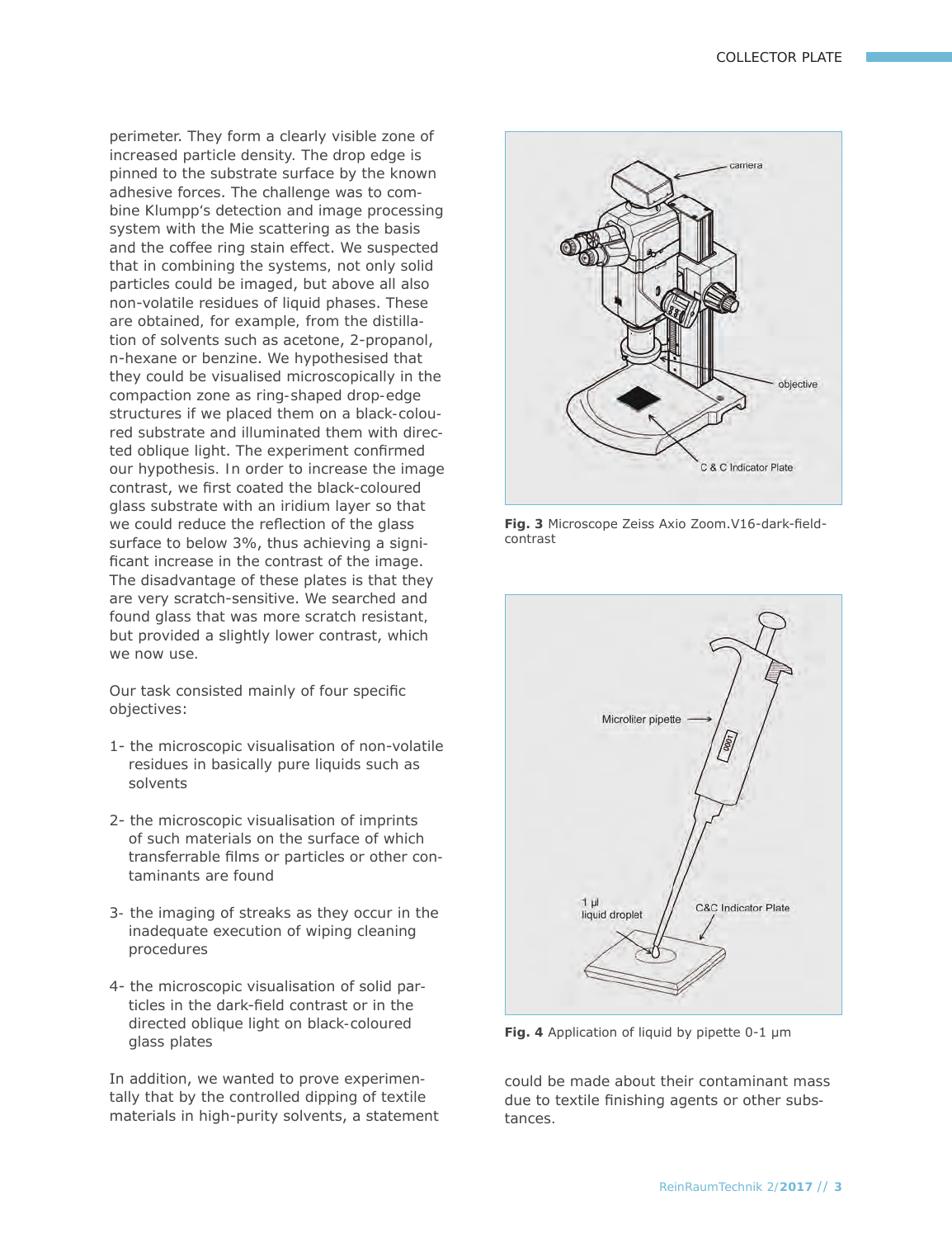

**Fig. 5** 2-propanol, purity 99.9%, dark-field vertical illumination, in the pure state



**Fig. 6** 2-propanol, purity 500 ppm mineral oil, darkfield vertical illumination



**Visualisation of contaminants in solvents**

99.9%, Contamination with nol, purity 99.9%, 100-fold nation with 500 ppm mine-**Fig. 7** Analytical 2-propamagnification of the edge region



**Fig. 8** Additional contamiral oil, 100x magnification of the edge



**Fig. 9** Additional contamination with 5000 ppm mineral oil, 10x magnification of the droplet



**Fig. 10** Additional contamination with 5000 ppm mineral oil, edge segment, 100x magnification



DI water mixture, droplet image, 10x magnification



**Fig. 12** 70 / 30-2-propanol **Fig. 11** 70 / 30-2-propanol DI water mixture, segment, 100-fold magnification

## **Visualisation of material imprints**



Fig. 13 Textile imprint after Fig. 14 Knit oil residues pressing a cleanroom wiper after acetone bath, residue onto the C & C collector plate



on C & C collector plate



**Fig. 15** After imprint of polyester cellulose wiper (few particles)



**Fig. 16** After imprint of decontaminated knitted wiper (hardly any particles)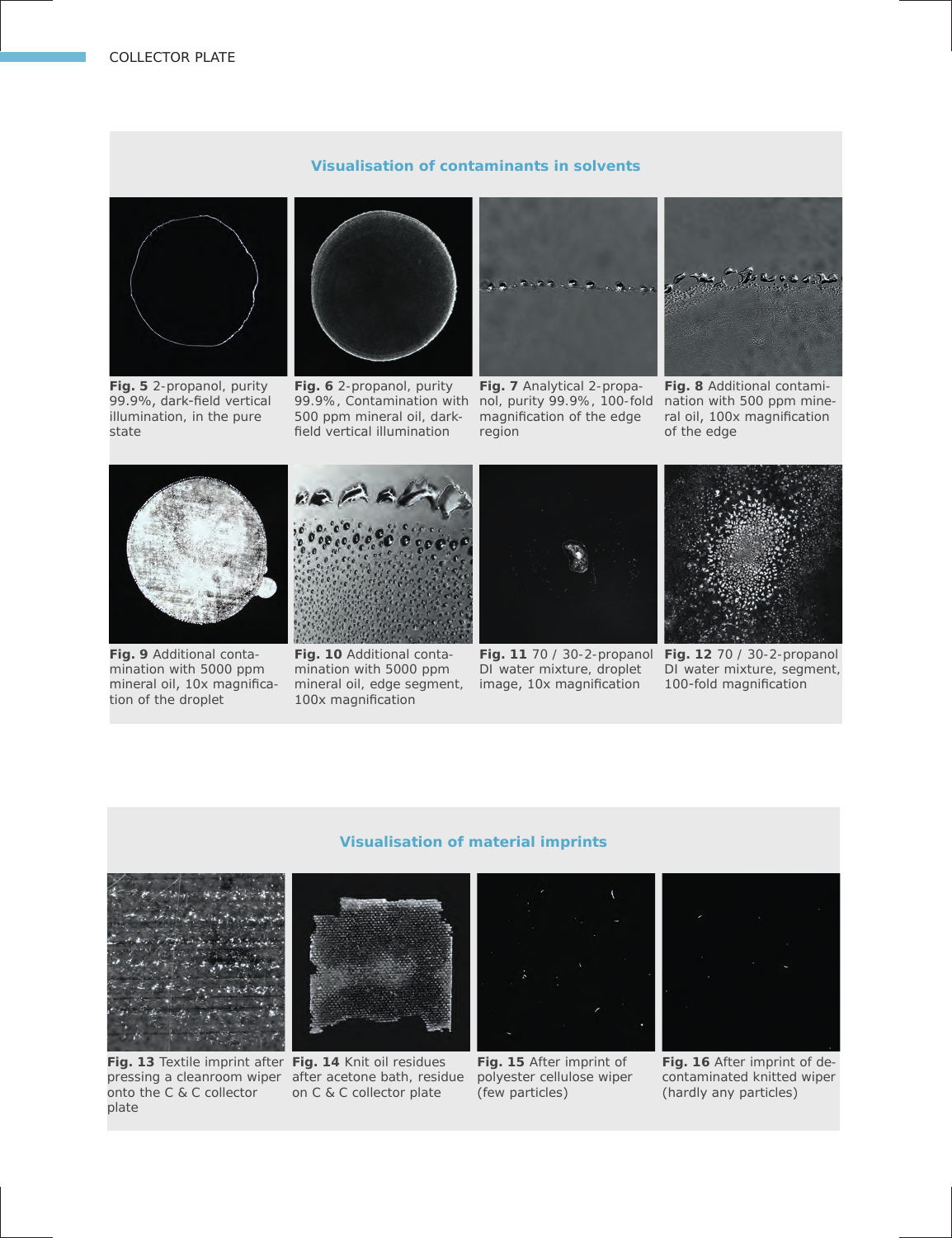

**Fig. 17** Particle transfer by means of CC Transfer Test (material imprint)

**Materials, devices and software**

- Clear & Clean collector plate 50 x 50 or 50 x 150 mm
- Zeiss Microscope Axio Zoom V16 Vertical Illumination-Dark-Field-Contrast
- Zeiss Objectives PlanApo Z1x/0.25 FWD 60 mm
- Zeiss Microscope Camera AxioCam 105 Color
- Zeiss Microscope Software AxioVision
- Analytical 2-propanol 99.8%
- n-hexane 99 % solvent
- Ballistol universal oil
- Microliter pipette 0.1 3 μl
- Airlaid wiper type Kimtech Science 7557 for plate cleaning

# **Execution of the experiment**

To determine to what extent the degree of purity of the solvent affects the depicted drop edges, analytical, high-purity 2-propanol is contaminated by light mineral oil. In this experiment, contamination levels of 0.001 - 1% were obtained.

The collector plate is thoroughly cleaned and examined for residual contaminants by means of n-hexane 99% and a Kimtech Science nonwoven wiper before the start of the experiment. If no contamination is visible under the dark-field vertical illumination microscope, the experiment can begin.

#### Applying the drop

Using a pipette, 1 μl is taken from one of the previously mixed samples and placed as cen-

# **Particle transfer during the CC Transfer Test**





**Fig. 18** Particle residue on collector plate (cleanroom wiper Microweb ™ UD-G)

trally as possible on the collector plate. The droplet must be placed on the collector plate without contact between the plate and the pipette cannula. The tip of the microliter pipette must then be disposed of.

### Visualisation

To make the drop edge visible, it is necessary to use oblique light. By means of the microscope and camera the drop edge can then be photographed and analysed.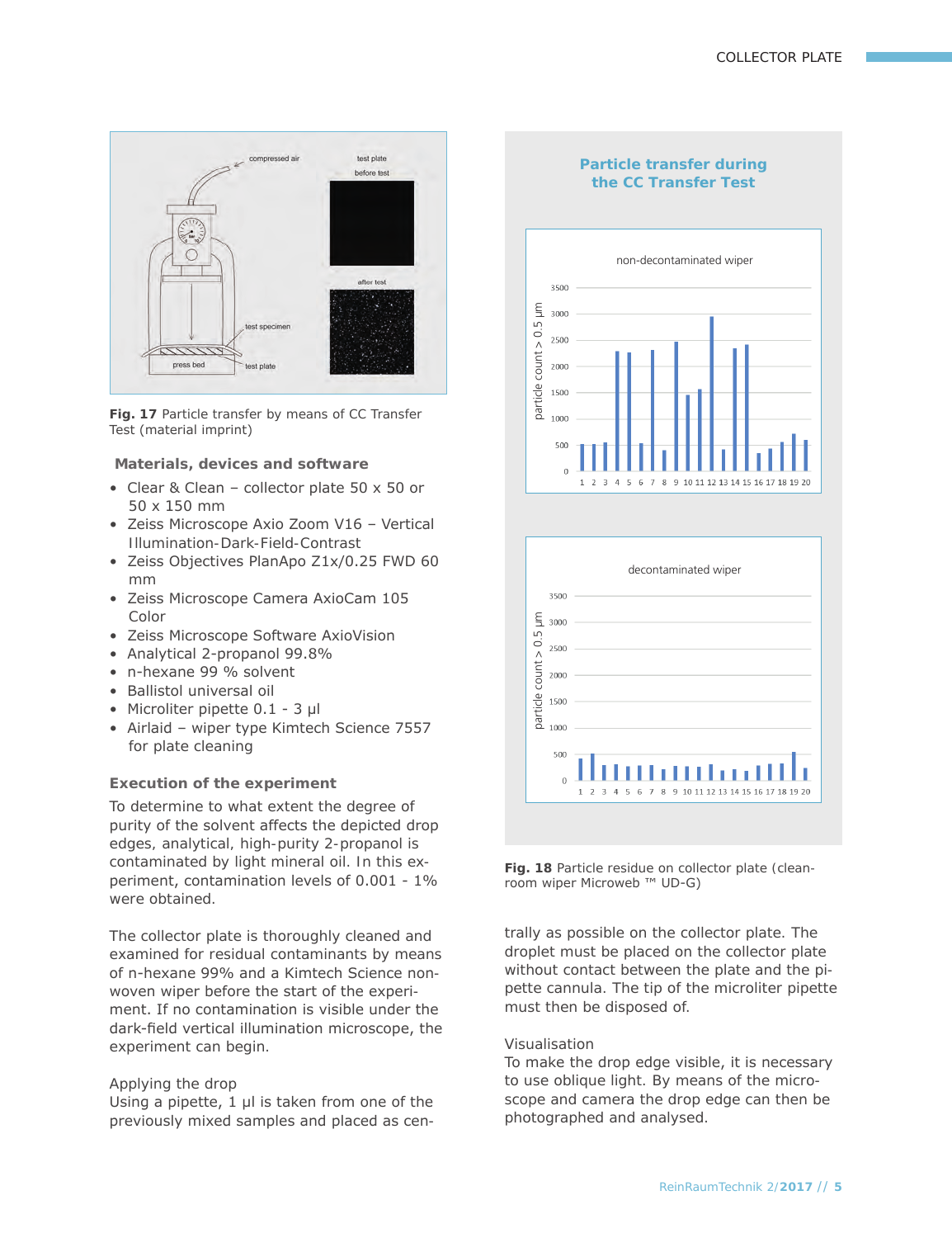

**Fig. 19** Cleaning of a fingerprint with a dry polyester wiper of mesh density 300. Distinct streaks remain.

### Drop edge

With software such as Zeiss AxioVision, the drop edge can also be measured. Afterwards, the results are stored and are available for further processing.

#### **Results**

- The experiments showed that the rough assessment of solvent contamination is possible by measuring the particle density at the drop edge.
- Material imprints transferred to the collector plate reveal the purity of product surfaces (overalls, clean room wipers, gloves, and other flexible fabrics).



**Fig. 20** Cleaning of the lower print with N-hexane and decontaminated cleaning wiper, mesh density 1056. The surface is pure.

- Distinct streaks were found after cleaning by wiping operations, depending on the degree of decontamination of the cleanroom wipers used.
- The collector plate is ideally suited for the visualisation of particulate contaminants such as sedimentation.

The advantage of the described collector methods lies in their universal applicability, simplicity, speed, and in their relatively low price. In particular, the estimation of the mass of non-volatile residues in pure solvents is possible only with much greater effort by measurement technology. The drawback of these

# **Visualisation of streaks caused by wiping processes**



**Fig. 21** Wiping of a fingerprint with decontaminated wiper, mesh density 1056  $=$  no residues

**Fig. 22** Wiping of a finger-**Fig. 24** Particle sedimenta-**Fig. 23** Particle sedimentaprint with non-decontaminated cleaning wiper, mesh density  $400 = no$  residues

# **Visualisation of particle Sedimentation from the air**

tion after 1 hour



tion after 24 hours